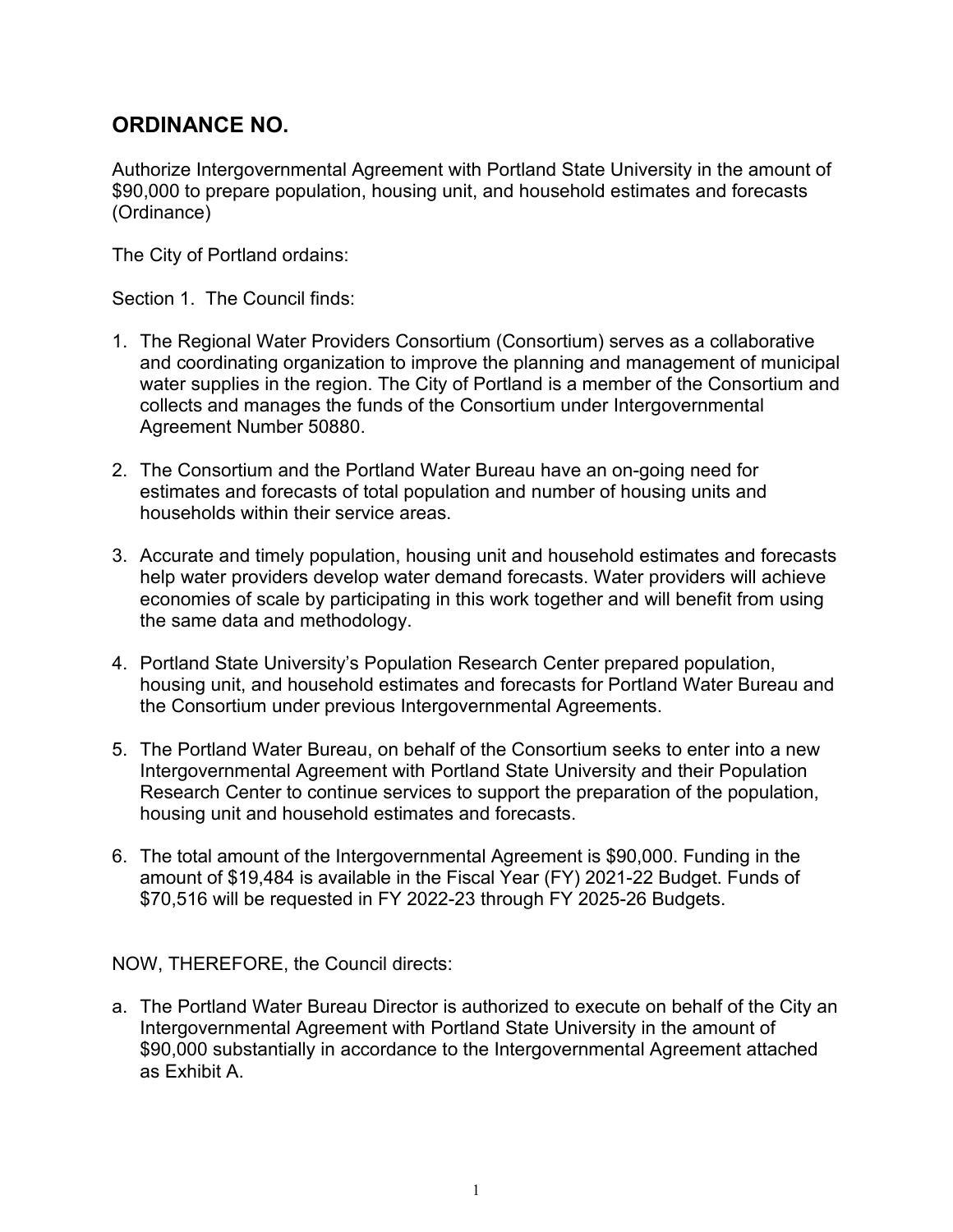- b. The Intergovernmental Agreement authorized by this ordinance is subject to approval as to form by the City Attorney's Office.
- c. Amendments increasing the total compensation of the Intergovernmental Agreement may be agreed to and executed by the Portland Water Bureau Director for up to twenty-five percent of the total agreement amount and are subject to approval as to form by the City Attorney's Office.
- d. Any increase exceeding twenty-five percent of the total compensation of the Intergovernmental Agreement would require City Council approval.
- e. The Mayor and Auditor are hereby authorized to draw and deliver checks chargeable to the Water Fund when demand is presented and approved by the proper authorities.

Commissioner Mingus Mapps Prepared by: Rebecca Geisen March 24, 2021

Passed by the Council, **Mary Hull Caballero Mary Hull Caballero** Auditor of the City of Portland By

**Deputy**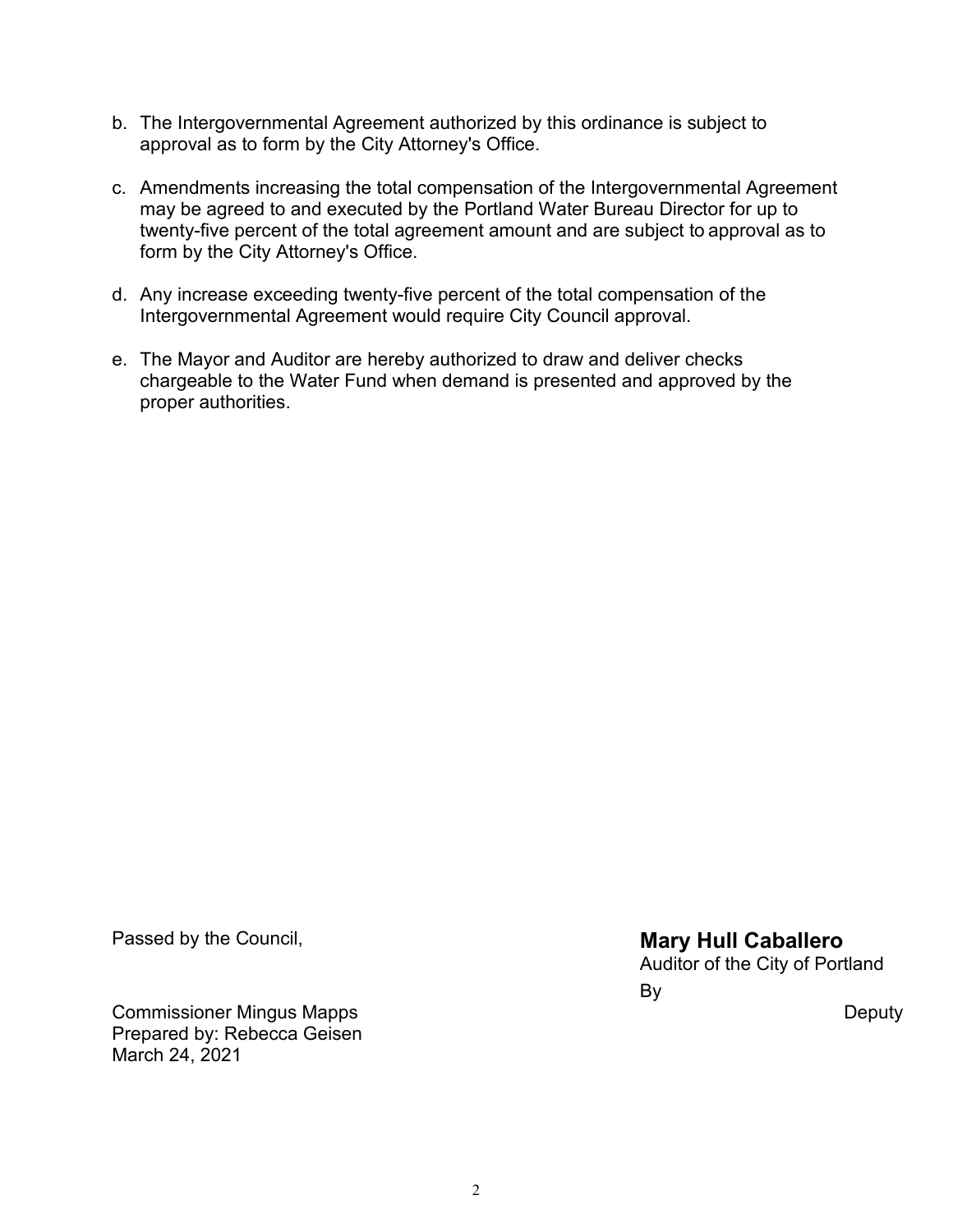# Agenda No. **382 ORDINANCE NO.** Title **414**

Authorize Intergovernmental Agreement with Portland State University in the amount of \$90,000 to prepare population, housing unit, and household estimates and forecasts (Ordinance)

| <b>INTRODUCED BY</b><br>Commissioner/Auditor:<br>Mingus Mapps                                                                       | CLERK USE: DATE FILED May 18, 2021                            |
|-------------------------------------------------------------------------------------------------------------------------------------|---------------------------------------------------------------|
| <b>COMMISSIONER APPROVAL</b>                                                                                                        | Mary Hull Caballero                                           |
| Mayor-Finance & Administration - Wheeler                                                                                            | Auditor of the City of Portland                               |
| Position 1/Utilities - Rubio                                                                                                        | Digitally signed by Keelan<br>Keelan<br>McClymont             |
| Position 2/Works - Ryan                                                                                                             | Date: 2021.05.18 11:57:44<br>McClymont<br>By:<br>$-07'00'$    |
| Position 3/Affairs - Hardesty                                                                                                       | Deputy                                                        |
| Mingus<br>Digitally signed by Mingu<br>Mapps<br>Date: 2021.04.21 12:39:56<br>Position 4/Safety - Mapps Mapps                        | <b>ACTION TAKEN:</b>                                          |
| <b>BUREAU APPROVAL</b>                                                                                                              | May 26, 2021 Passed to Second Reading June 2, 2021 at 9:30 am |
| Bureau: Water<br>Bureau Head:<br>Gabriel Solmer Digitally signed by Gabriel Solmer                                                  |                                                               |
| Rebecca Geisen<br>Prepared by:                                                                                                      |                                                               |
| Date Prepared: 3/24/2021                                                                                                            |                                                               |
| Impact Statement<br>Amends Budget<br>Completed                                                                                      |                                                               |
| <b>Portland Policy Document</b><br>If "Yes" requires City Policy paragraph stated<br>in document.                                   |                                                               |
| No I<br>Yesl                                                                                                                        |                                                               |
| <b>City Auditor Office Approval:</b><br>required for Code Ordinances                                                                |                                                               |
| Karen<br><b>City Attorney Approval:</b><br>Digital<br>required for contract, code, easemer Moynaha<br>franchise, comp plan, charter | y signed by<br>Moynahan<br>021.04.15<br>14:33:12 -07'00"      |
| <b>Council Meeting Date</b><br>May 26, 2021                                                                                         |                                                               |

| <b>AGENDA</b>                                                                | <b>FOUR-FIFTHS AGENDA</b> | <b>COMMISSIONERS VOTED</b><br>AS FOLLOWS: |  |  |
|------------------------------------------------------------------------------|---------------------------|-------------------------------------------|--|--|
| <b>TIME CERTAIN</b><br><b>Start time:</b>                                    |                           | <b>YEAS</b><br><b>NAYS</b>                |  |  |
| Total amount of time needed:                                                 | 1. Rubio                  | 1. Rubio                                  |  |  |
| (for presentation, testimony and discussion)                                 | 2. Ryan                   | 2. Ryan                                   |  |  |
| <b>CONSENT</b>                                                               | 3. Hardesty               | 3. Hardesty                               |  |  |
| <b>REGULAR</b>                                                               | 4. Mapps                  | 4. Mapps                                  |  |  |
| Total amount of time needed:<br>(for presentation, testimony and discussion) | Wheeler                   | Wheeler                                   |  |  |
|                                                                              |                           |                                           |  |  |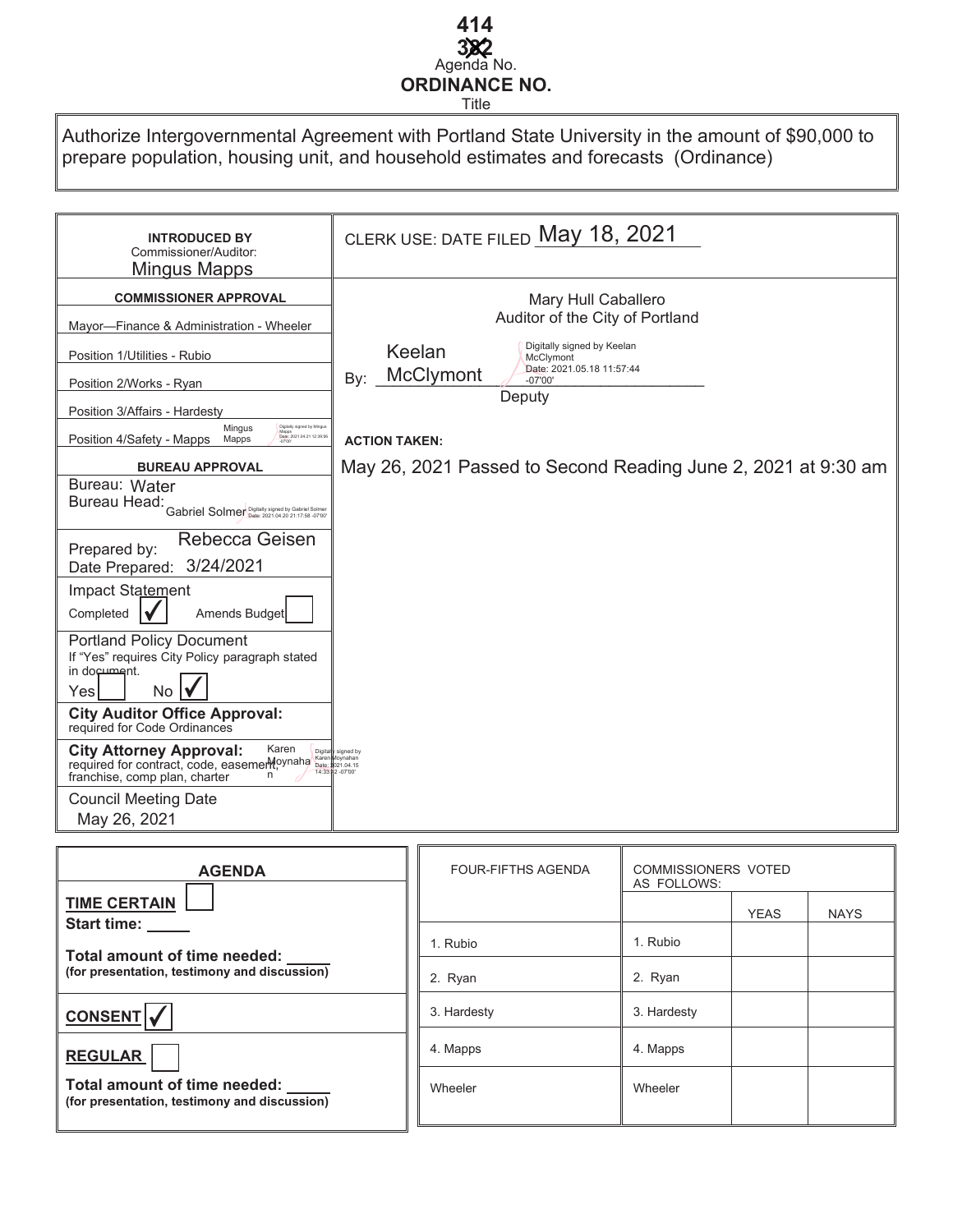

Mingus Mapps, Commissioner Gabriel Solmer, Director

1120 SW Fifth Avenue, Room 405 Portland, Oregon 97204-1926 Information: 503-823-7404 portlandoregon.gov/water



## **EXHIBIT A TO ORDINANCE**

#### **INTERGOVERNMENTAL AGREEMENT**

## CITY OF PORTLAND INTERGOVERNMENTAL AGREEMENT NO.:

Project Name: Population, Housing Unit, and Household Estimates and Forecasts for Portland Water Bureau and Regional Water Providers Consortium

Pursuant to Ordinance Number **[Reference ordinance authorizing this amendment, if applicable]** 

This Intergovernmental Agreement (IGA or Agreement) is entered into by and between the City of Portland, Oregon, acting by and through its Portland Water Bureau, hereafter called "CITY" and Portland State University and its Population Research Center called "(*PRC)*". This IGA is authorized pursuant to ORS 190.010 and becomes effective upon full execution of this document.

## **RECITALS**

- **A.** The CITY and the Regional Water Providers Consortium (Consortium) have an ongoing need for population, housing unit, and household estimates and forecasts within their respective water service areas to assist with forecasting future water demand.
- **B.** Water providers have an ongoing need for estimates and forecasts of total population, number of housing units, and households within their service areas. A complete set of estimates for all members of the Regional Water Providers Consortium (Consortium) and Portland Water Bureau wholesalers has been prepared by Portland State University's Population Research Center (PRC) each year since 2014. In 2014 and again in 2019, the study also included annual forecasts for each year for a 30 year horizon. In fiscal year (FY) 2018-19 PRC utilized and compiled the data using updated service area boundaries. The Consortium would like to continue this work for the next five years.
- **C.** PRC is an interdisciplinary public service, research, and training unit for population-related data and research for the state of Oregon. The PRC provides population data, information, and research analysis for Oregon and its communities and has access to the data and expertise to conduct this work.
- **D.** The CITY Council has authorized this Agreement for the Population, Housing Unit, and Household Estimates and Forecasts under Ordinance No. *(CAB will Insert Ordinance No. authorizing agreement).*
- **E.** Once an Ordinance is approved by City Council, the City of Portland Water Bureau Administrator is authorized to execute on behalf of the City an Intergovernmental Agreement with *PRC* to provide Population, Housing Unit, and Household Estimates and Forecasts for the Project, in accordance with this Agreements scope of work and as approved by the City Attorney's Office.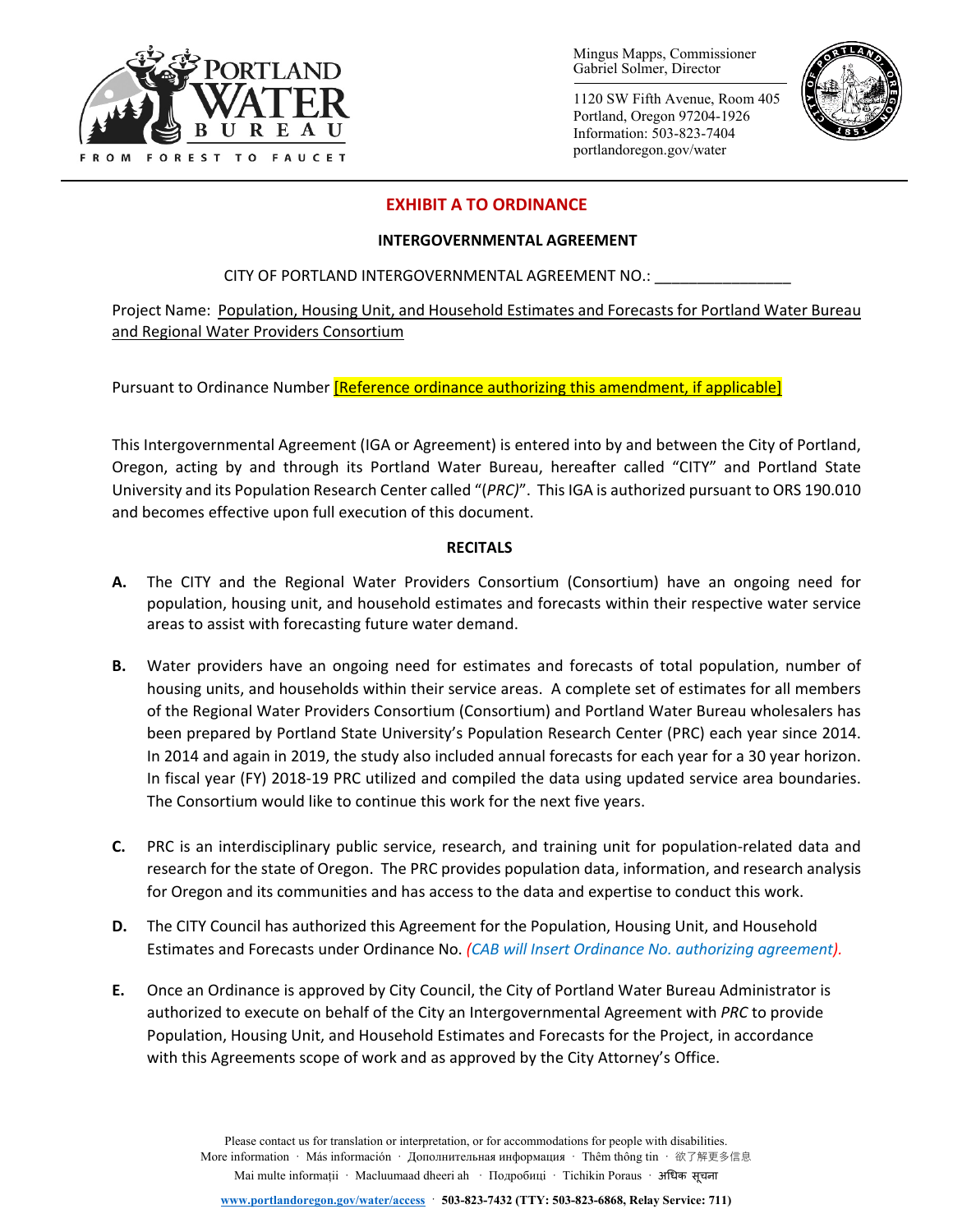**F.** The CITY desires to enter into a formal agreement with PRC in the not to exceed amount of \$90,000 for a period of five (5) years for the *Population, Housing Unit, and Household Estimates and Forecasts for Portland Water Bureau and Regional Water Providers Consortium* hereafter identified as "Project." Funding of *\$19,484* is available in the Fiscal Year 2021-22 pending City Council approval of the final budget

## **NOW, THEREFORE, THE PARTICIPANTS AGREE AS FOLLOWS:**

#### **1. SUMMARY STATEMENT OF WORK**

The following is a summary of required tasks and services that shall be completed by the *PRC* through this Agreement. Attached as Exhibit A is the Statement of Work which details the required tasks and services that shall be completed by *PRC.* Attached as Exhibit A1 is the Budget Detail that shall be used and followed by the PRC throughout the term of the Agreement.

**A.** Prepare historic and current population, housing unit, and household estimates and forecasts.

## **2. TERM**

Work shall commence on the effective date of this Agreement. The effective date of this Agreement shall be *July 1, 2021*. The expiration date of this Agreement shall be *June 30, 2026.*

## **3. BILLING PROCEDURES AND COMPENSATION**

- **A.** The CITY has authorized a total not to exceed amount of *\$90,000* to fund the services required under this Agreement. Funding of *\$19,484* is available in the Fiscal Year *2021-22.* The CITY's Fiscal Year is defined as July 1 through June 30 of the following year.
- **B.** Funding for this Agreement shall only be disbursed upon the CITY's approval. In the event this Agreement is terminated all unexpended funds shall be returned to the CITY within 60 days of said termination
- **C.** The CITY's policy to pay its invoices via electronic funds transfers through the automated clearing house (ACH) network. To initiate payment of invoices, *PRC* shall execute the City's standard ACH Vendor Payment Authorization Agreement which is available on the City's website at [https://www.portlandoregon.gov/brfs/article/658568.](https://www.portlandoregon.gov/brfs/article/658568)

Upon verification of the data provided, the Payment Authorization Agreement shall authorize the City to deposit payment for services rendered directly into *PRC* accounts with financial institutions. All payments shall be in United States currency. Payment of any invoice, however, does not preclude the Collaborator from later determining that an error in payment was made and from withholding the disputed sum from the next monthly payment until the dispute is resolved.

- **D.** By the 15th of the month following the end of the previous month after the effective date, the *PRC* shall submit to the CITY an invoice for work performed during the previous month. Each invoice shall identify the tasks that have been completed per the terms of this Agreement*.*
- **E.** Invoices shall only be submitted to the Portland Water Bureau Finance Office electronically. Email address is as follows: wbaps@portlandoregon.gov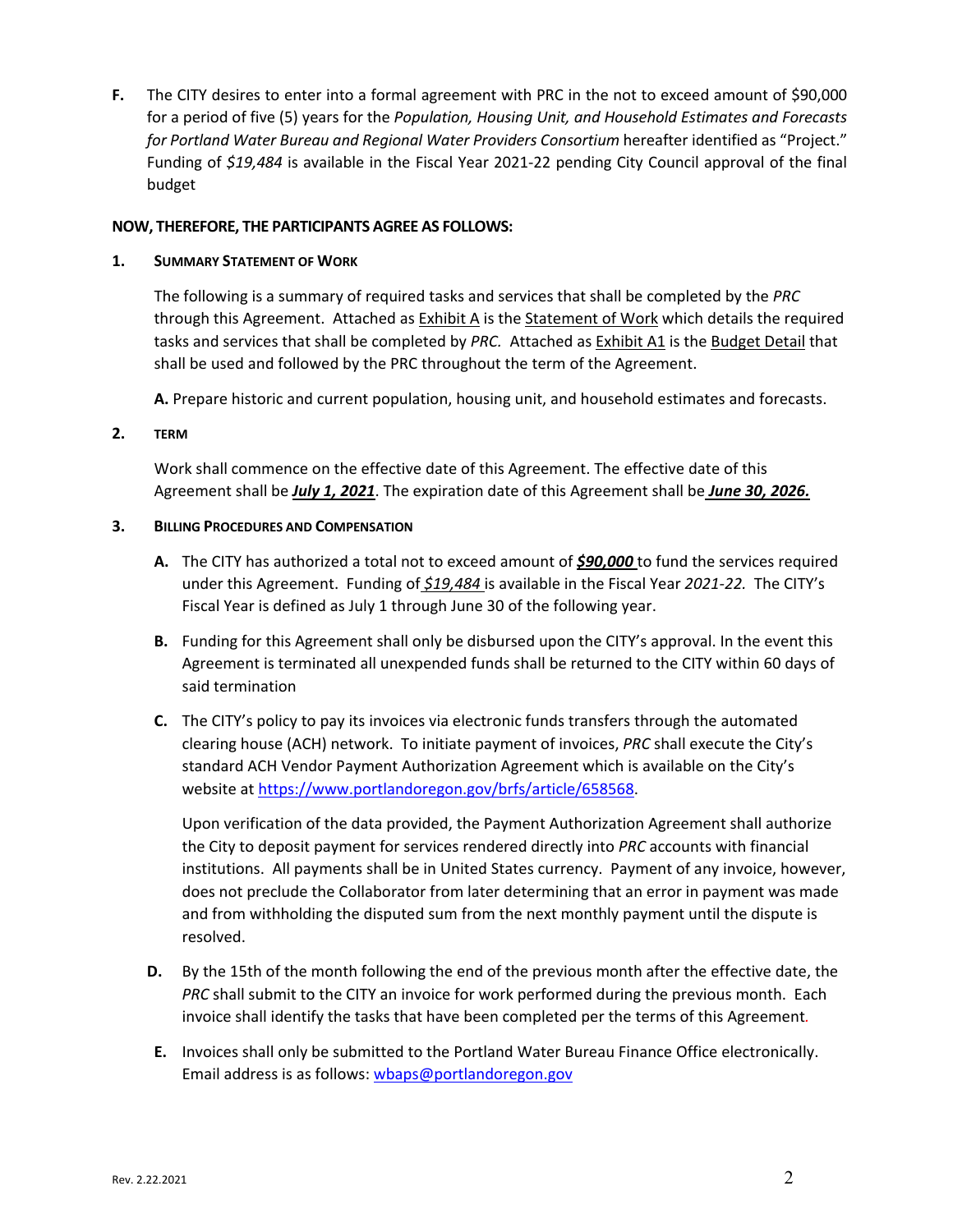- **F.** *PRC* shall fully cooperate with a CITY Audit of the records at any time. *PRC* shall also fully cooperate with an audit to account for all expenses if necessary.
- **G.** The CITY shall pay all amounts to which no dispute exists within 30 days of receipt of the invoice. Payment of any invoice, however, does not preclude the CITY from later determining that an error in payment was made and from withholding the disputed sum from the next progress payment until the dispute is resolved. The *PRC* shall make full payment to its subcontractors within 10 business days following receipt of any payment made by the CITY to *PRC*

## **4. NOTICES**

Unless otherwise stated in this Agreement, the designees named below shall be the contact for all activities relating to the work/services to be performed under this Agreement.

| <b>Agency (Technical Contact):</b> | <b>CITY (Technical Contact/Project Manager):</b> |
|------------------------------------|--------------------------------------------------|
| <b>Name:</b> Charles Ryerson       | Name: Rebecca Geisen                             |
| Phone: (503) 725-5157              | Phone: (503) 823-7493                            |
| Email: rynerson@pdx.edu            | Email: Rebecca.geisen@portlandoregon.gov         |
| <b>Agency (Administrative):</b>    | <b>CITY (Administrative):</b>                    |
| Name: Ahrea Summers                | Name: Corrina Rodriguez                          |
| Phone: (503) 725-5244              | Phone: (503) 823-7550                            |

#### **5. TERMINATION**

This Agreement may be terminated by either party. The CITY on thirty (30) days written notice may terminate this Agreement.*PRC* on ninety (90) days written notice may terminate this Agreement.

**Email**: [ahrea@pdx.edu](mailto:ahrea@pdx.edu) **Email:** [corrina.rodriguez@portalndoregon.gov](mailto:corrina.rodriguez@portalndoregon.gov)

#### **6. NON-DISCRIMINATION**

In carrying out activities under this Agreement, neither party shall discriminate against any employee or applicant for employment because of race, color, religion, sex, age handicap, familial status or national origin. Either party shall take affirmative actions to ensure that applicants for employment are employed and that employees are treated during employment, without regard to their race, color religion, sex, age, handicap, familial status, or national origin. Such action shall include but not be limited to, the following: employment, upgrading, demotion, or transfer; recruitment or recruitment advertising; layoff of termination; rates of pay or other forms of compensation; and selection for training, including apprenticeship.

#### **7. ACCESS TO RECORDS**

Both parties and their duly authorized representatives shall have access to the books, documents, and records which are directly pertinent to the specific Agreement for the purpose of making audit, examination, excerpts, and transcript.

#### **8. INDEMNIFICATION**

Subject to the conditions and limitations of the Oregon Constitution, Article XI, Section 7, and Oregon Tort Claims Act, ORS 30.260 through 30.300, *PRC* shall indemnify, defend and hold harmless the CITY from and against all liability, loss and costs arising out of or resulting from the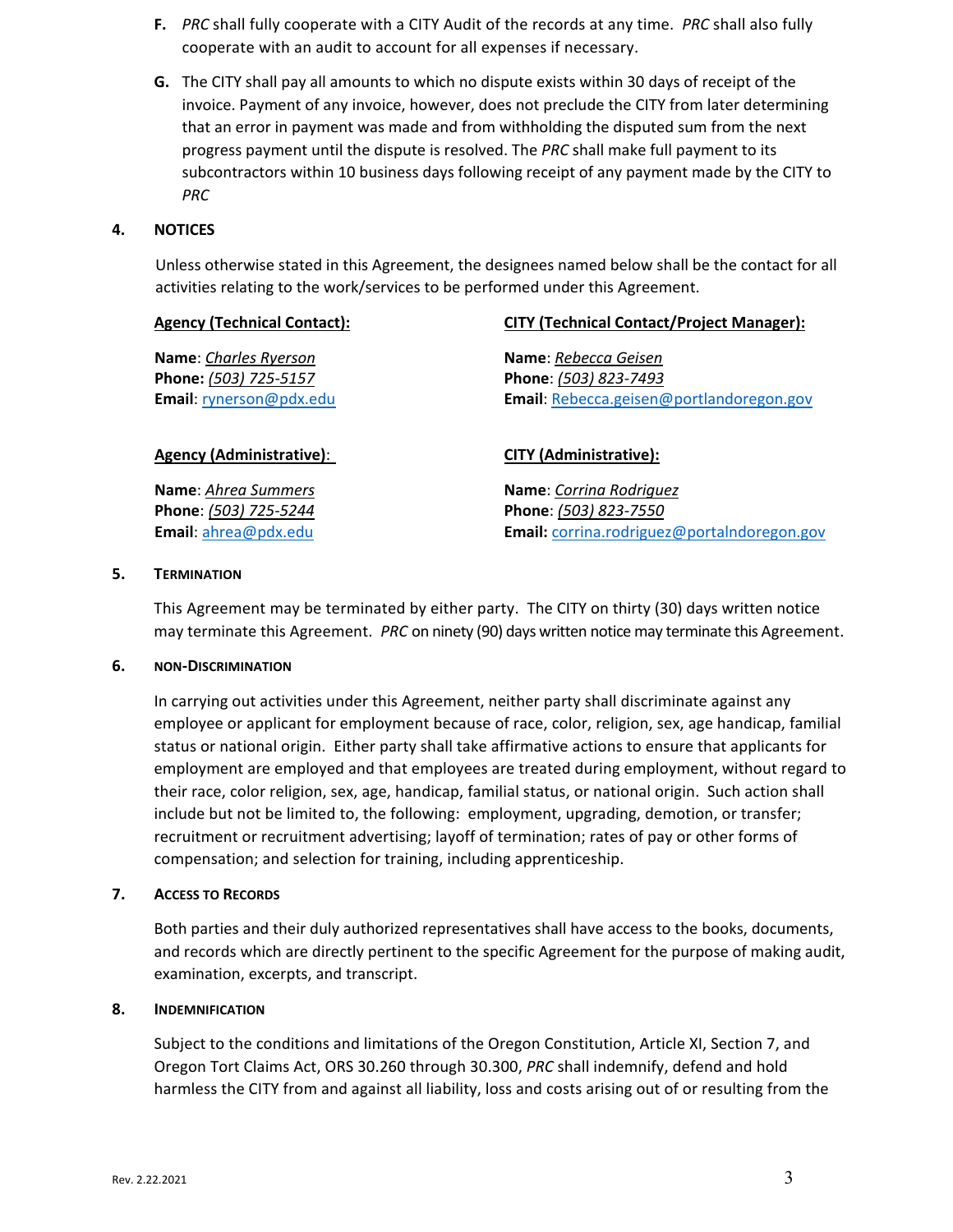negligent or intentionally wrongful acts of *PRC*, its officers, employees and agents in the performance of this Agreement.

Subject to the conditions and limitations of the Oregon Constitution, Article XI, Section 9, and the Oregon Tort Claims Act (ORS 30.260 to 30.300) the City shall indemnify, defend, and hold harmless the *PRC* from and against all liability, loss, and costs arising out of or resulting from the negligent or intentionally wrongful acts of City, its officers, employees, and agents in the performance of this Agreement.

#### **9. INSURANCE**

*PRC* as an agency of the State of Oregon is self-insured through the State Insurance Fund, administered by Risk Management Division, Department of Administrative Services. All *PRC* personnel, officers, and employees, acting within the scope of their employment are covered by ORS 30.270. *PRC* is a subject employer under the Oregon Workers' Compensations law in compliance with ORS 656.017, and shall maintain workers' compensation insurance through the duration of this Agreement.

## **10. SUBCONTRACTING AND ASSIGNMENT**

*PRC* shall not subcontract its work under this Agreement, except for work identified in this Agreement or attached Statement of Work, without the written consent of the other party. *PRC* shall assure that all subcontractors used to perform the services under this Agreement, meet the CITY'S Codes pertaining to permits, workmen's compensation, licensing, and all other requirements.

## **11. DISPUTES**

The signatories to this Agreement shall expend their best efforts to amicably resolve any dispute that may arise under this Agreement. Any dispute that the signatories are unable to resolve shall be submitted to the Director of the PRC or their designee and the CITY of Portland Water Bureau Administrator or their designee for resolution.

#### **12. OREGON LAWS AND FORUM**

This Agreement shall be construed according to the laws of the State of Oregon. Any litigation between the CITY and PRC arising under this contract or out of work performed under this contract shall occur, in the state courts, in the Multnomah County Court having jurisdiction thereof and if in the federal Courts, in the United States District Court for the State of Oregon.

#### **13. FUNDS AVAILABLE AND AUTHORIZED**

The CITY certifies that at the time the Agreement is written that sufficient funds are available and authorized for expenditure to finance costs of this Agreement within current appropriation and limitation. In the event of any extension or non-appropriation, the CITY shall notify *PRC* its intent to terminate this Agreement.

## **14. SEVERABILITY**

If any term or provision of this Agreement is declared by a court of competent jurisdiction to be illegal or in conflict with any law, the validity of the remaining terms and provisions shall not be affected, and the rights and obligations of the parties shall be construed and enforced as if the Agreement did not contain the particular term or provision held to be invalid.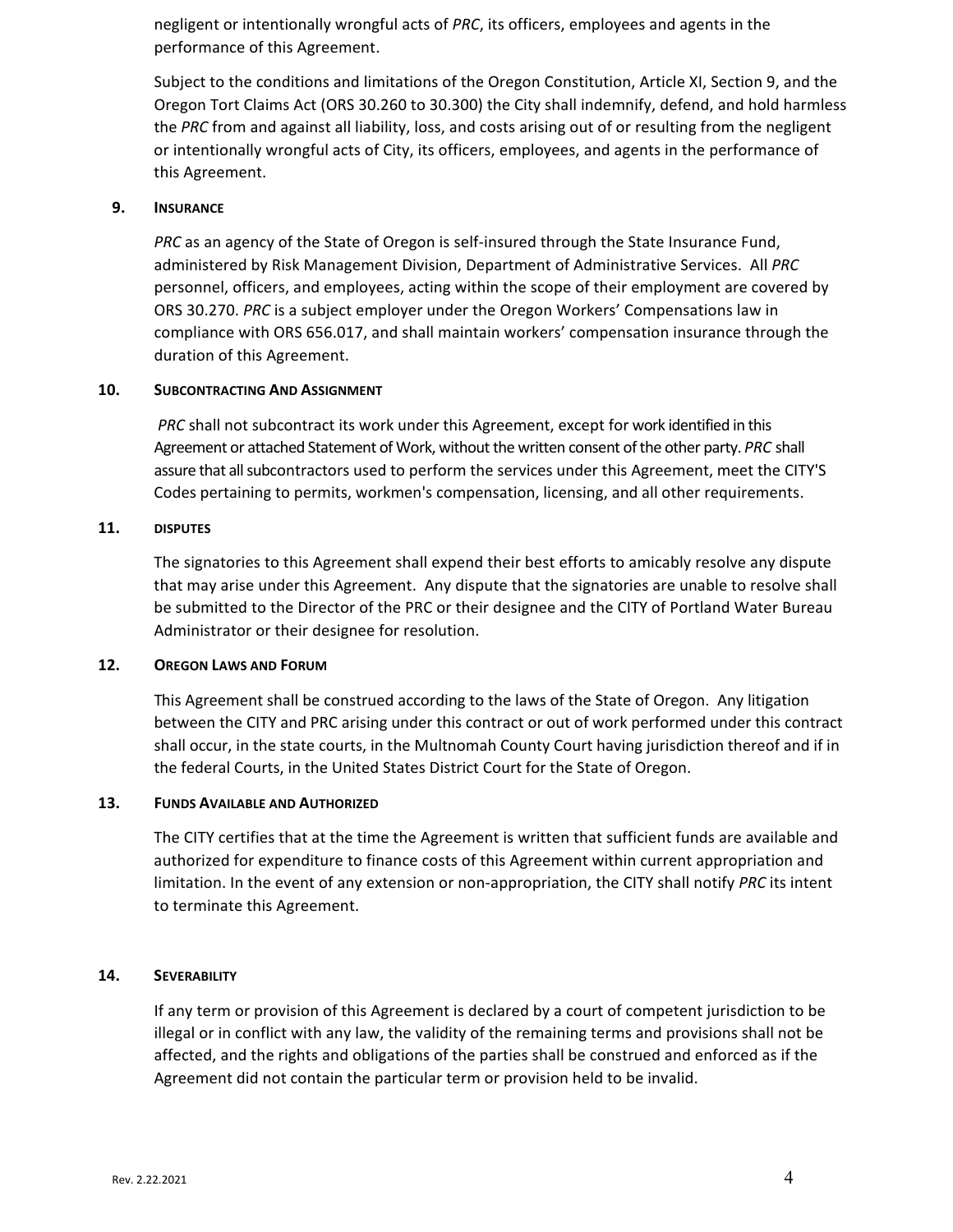#### **15. COMPLIANCE WITH APPLICABLE LAW**

Both parties shall comply with all federal, state, and local laws, regulations, executive orders, and ordinances applicable to the Work under this IGA. Without limiting the generality of the foregoing, parties expressly agrees to comply with (i) Title VI of Civil Rights Act of 1964; (ii) Section V of the Rehabilitation Act of 1973; (iii) Oregon's Public Records Act; (iv) the Americans with Disabilities Act of 1990 and ORS 659A.142; (v) all regulations and administrative rules established pursuant to the foregoing laws; (vi) Any applicable sections of ORS Chapter 279, and (vii) all other applicable requirements of Federal and State civil rights and rehabilitation statues, rules and regulations.

#### **16. FORCE MAJEURE**

Neither Party shall be held responsible for delay or default caused by fire, riot, acts of God and war which are beyond its reasonable control. The affected party shall, however, make all reasonable efforts to remove or eliminate such a cause of delay or default and shall, upon cessation of the cause, diligently pursue performance of its obligation under the Agreement.

## **17. NO THIRD-PARTY BENEFICIARY**

The CITY and *PRC* are the only parties to this Agreement, and such are the only parties entitled to enforce its terms. Nothing contained in this Agreement gives or shall be construed to give or provide any benefit, direct, indirect, or otherwise to third parties unless third persons are expressly described as intended to be beneficiaries of its terms.

#### **18. MERGER CLAUSE**

This Agreement constitutes the entire agreement between the parties. No waiver, consent, modification or change of terms of this Agreement shall bind either party unless in writing and signed by both parties. Such waiver, consent modification or change, if made, shall be effective only in the specific instance and for the specific purpose given. There are no understandings, agreements, or representations, oral or written not specified herein regarding this Agreement.

#### **19. AMENDMENTS**

The CITY and *PRC* may amend this Agreement at any time only by written amendment executed by the CITY and *PRC*. The CITY of Portland Water Bureau Director, upon approval by CITY Council, is authorized to approve amendments for the CITY to this Agreement that do not increase the total contract amount above 25% of the original Agreement amount. The *PRC* shall submit a written request to the CITY's Technical Contact/Project Manager prior to any amendments to the Agreement. Any amendment to the Agreement shall require the signature of both parties approving authorities.

#### **20. OWNERSHIP OF DOCUMENTS**

- **A.** The CITY and *PRC* shall jointly own any and all data, documents, plans copyrights, specifications, working papers, and any other materials produced in connection with this Agreement.
- **B.** *PRC* upon request by the CITY shall provide the CITY copies of the materials referred to above, including any electronic files containing the materials.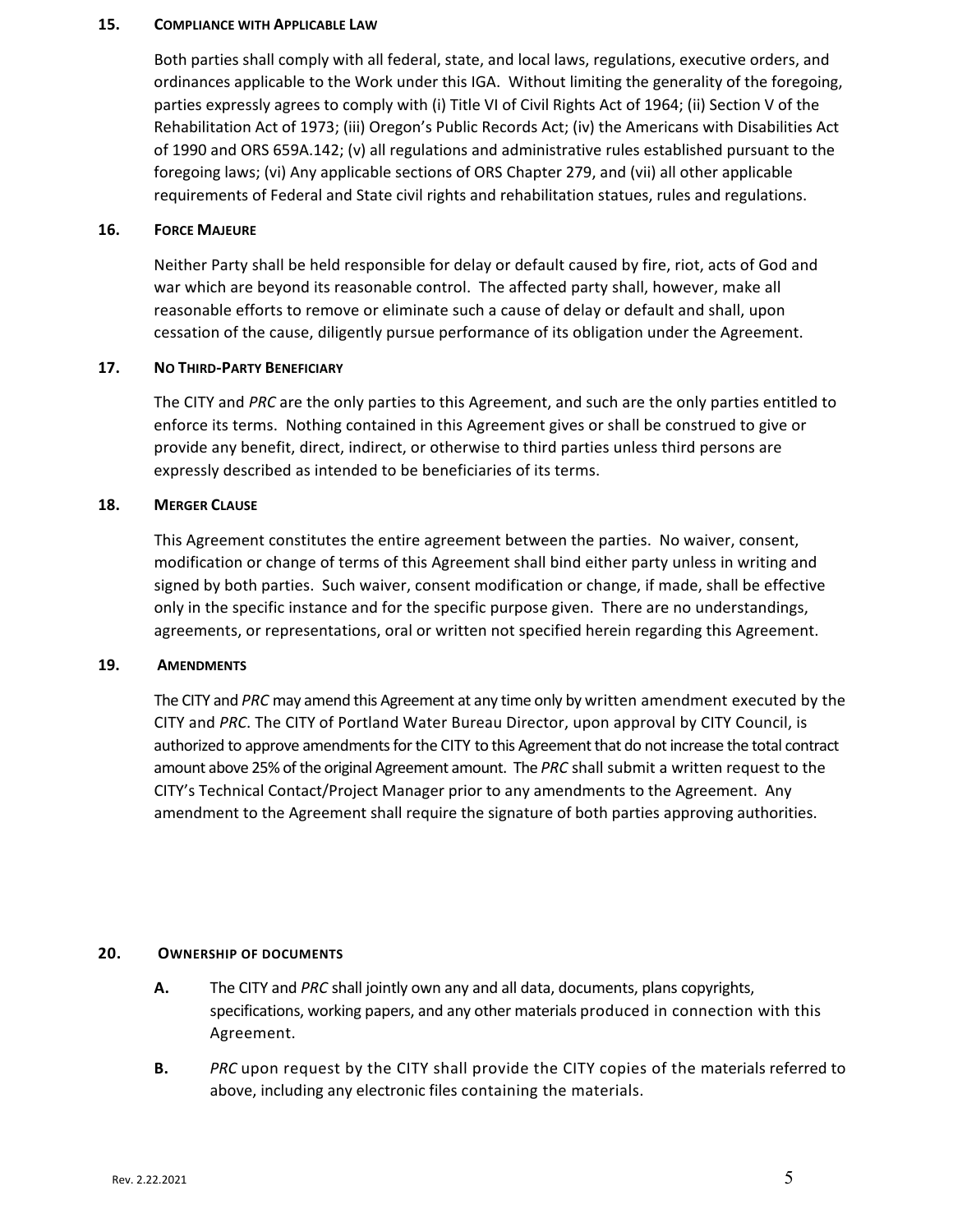**C.** Each Party is free to publish the information and data developed by the study; and Intellectual Property: No intellectual property is expected to be developed under the research effort. A copy of the data and the reports provided for in the Statement of Work section of this Agreement shall be delivered to CITY at the end of the term of this Agreement.

## **21. SEVERABILITY/SURVIVAL**

If any of the provisions contained in this Agreement are held unconstitutional or unenforceable, the enforceability of the remaining provisions shall not be impaired. All provisions concerning the limitation of liability, indemnity and conflicts of interest shall survive the termination of this Agreement for any cause.

## **22. CONFLICTS OF INTEREST**

No CITY Officer or employee, during their tenure or for one year thereafter, shall have any interest, direct, or indirect, in this Agreement or the proceeds thereof. No board of director member or employee of *PRC,* during their tenure or for one year thereafter, shall have any direct financial interest in the Agreement or the proceeds thereof. No CITY Officer or employees who participated in the award of this agreement shall be employed by *PRC* Program Development and Evaluation Services during this Agreement.

## **23. CONTRIBUTION**

If any third party makes any claim or brings any action, suit or proceeding alleging a tort as now or hereafter defined in ORS 30.260 ("Third Party Claim") against a party (the "Notified Party") with respect to which the other party ("Other Party") may have liability, the Notified Party must promptly notify the Other Party in writing of the Third Party Claim and deliver to the Other Party a copy of the claim, process, and all legal pleadings with respect to the Third Party Claim. Either party is entitled to participate in the defense of a Third-Party Claim, and to defend a Third-Party Claim with counsel of its own choosing. Receipt by the Other Party of the notice and copies required in this paragraph and meaningful opportunity for the Other Party to participate in the investigation, defense and settlement of the Third Party Claim with counsel of its own choosing are conditions precedent to the Other Party's liability with respect to the Third Party Claim.

With respect to a Third Party Claim for which *PRC,* is jointly liable with the CITY (or would be if joined in the Third Party Claim ), *PRC,* shall contribute to the amount of expenses (including attorneys' fees), judgments, fines and amounts paid in settlement actually and reasonably incurred and paid or payable by the CITY in such proportion as is appropriate to reflect the relative fault of on the one hand and of the *PRC* on the other hand in connection with the events which resulted in such expenses, judgments, fines or settlement amounts, as well as any other relevant equitable considerations. The relative fault of on the one hand and of the CITY on the other hand shall be determined by reference to, among other things, the parties' relative intent, knowledge, access to information and opportunity to correct or prevent the circumstances resulting in such expenses, judgments, fines or settlement amounts. *PRC* contribution amount in any instance is capped to the same extent it would have been capped under Oregon law if the State had sole liability in the proceeding.

#### **24. COUNTERPARTS**

This Agreement may be signed in two (2) or more counterparts, each of which shall be deemed an original, and which, when taken together, shall constitute one and the same Agreement.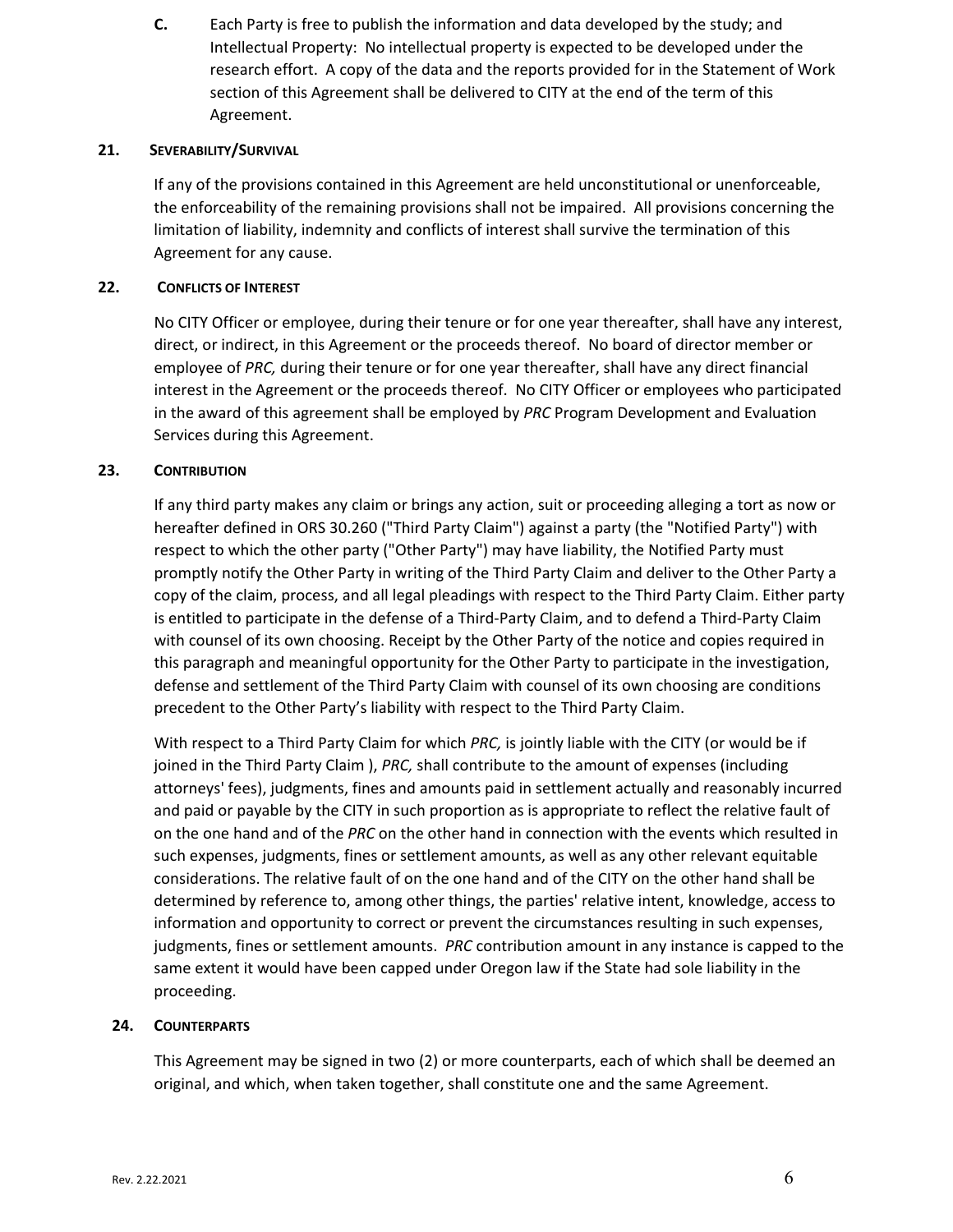This Intergovernmental Agreement may be signed in two (2) or more counterparts, each of which shall be deemed an original, and which, when taken together, shall constitute one and the same Agreement.

The parties agree the CITY and Agency may conduct this transaction, including any Agreement amendments, by electronic means, including the use of electronic signatures.

I, the undersigned, agree to perform work outlined in this Agreement in accordance to the STANDARD GRANT AGREEMENT PROVISIONS, the terms and conditions, made part of this Agreement by reference, and Exhibit A: Scope of Work, Exhibit B: Budget and Attachment A, GRANTEE'S APPLICATION made part of this Agreement by reference.

## **PORTLAND STATE UNIVERSITY AND ITS POPULATION RESEARCH CENTER**

BY: Date:

Name:

Title: which is a series of the contract of the contract of the contract of the contract of the contract of the contract of the contract of the contract of the contract of the contract of the contract of the contract of th

**INTERGOVERNMENTAL AGREEMENT NUMBER: \_\_\_\_\_\_\_\_\_\_\_\_\_\_\_\_\_\_\_**

**PROJECT TITLE:** 

# **CITY OF PORTLAND SIGNATURES:**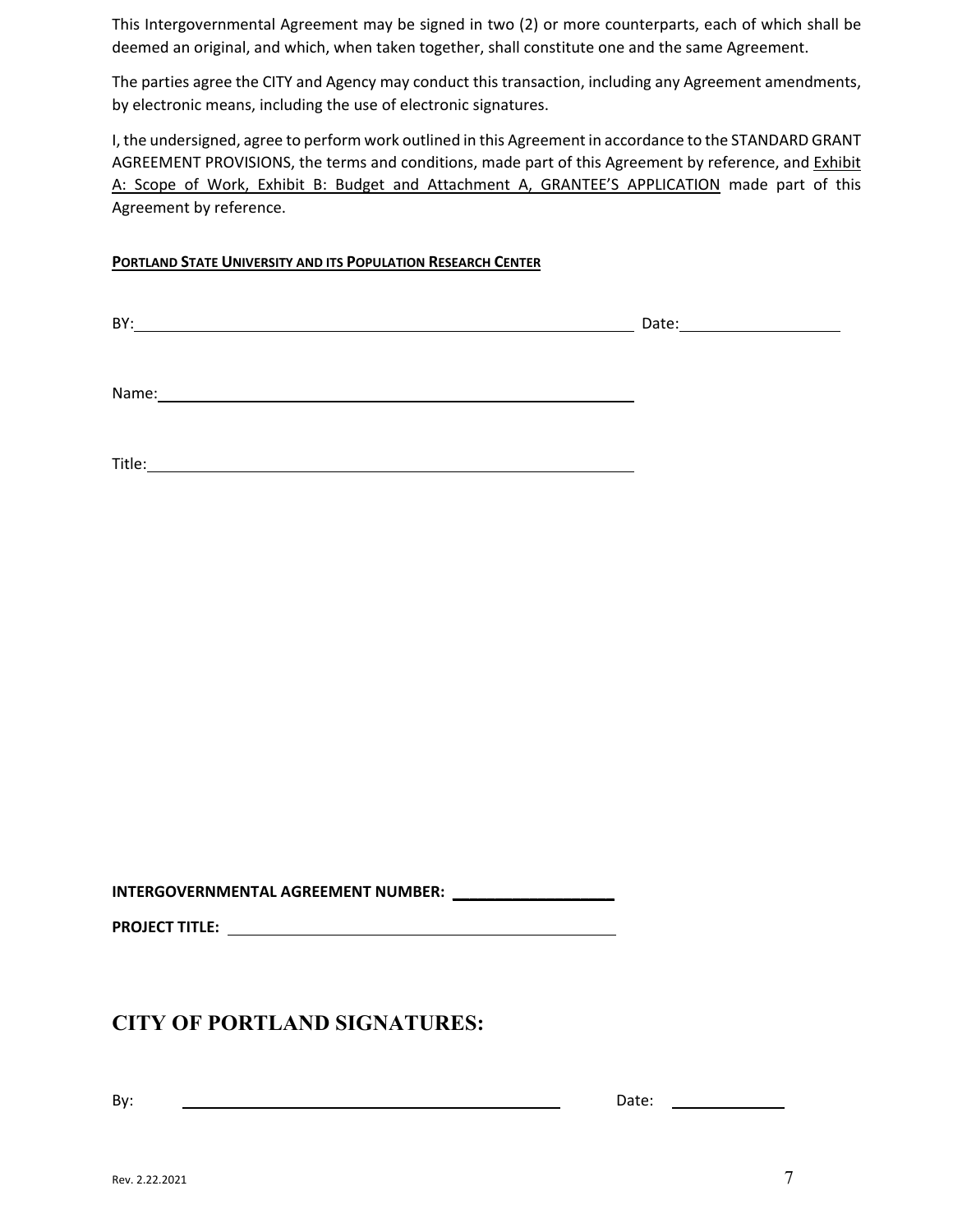| By: |                                  | Date: |  |  |  |
|-----|----------------------------------|-------|--|--|--|
|     | <b>Chief Procurement Officer</b> |       |  |  |  |
|     | Approved as to Form:             |       |  |  |  |
| By: |                                  | Date: |  |  |  |

Office of City Attorney

**Exhibit A of** 

## **INTERGOVERNMENTAL AGREEMENT NO. \_\_\_\_\_\_\_\_\_\_\_\_\_\_\_**

#### **BACKGROUND**

The Regional Water Providers Consortium (Consortium) is a collaborative and coordinating organization that works to improve the planning and management of municipal water supplies in the greater Portland, Oregon metropolitan region. The Consortium was formed in 1997, is currently comprised of 24 members and serves Clackamas, Multnomah, and Washington counties. Participation in the Consortium is voluntary, and funding is derived from dues paid by Consortium members.

The list below identifies the Consortium Members and the Portland Water Bureau (Water Bureau) Wholesalers: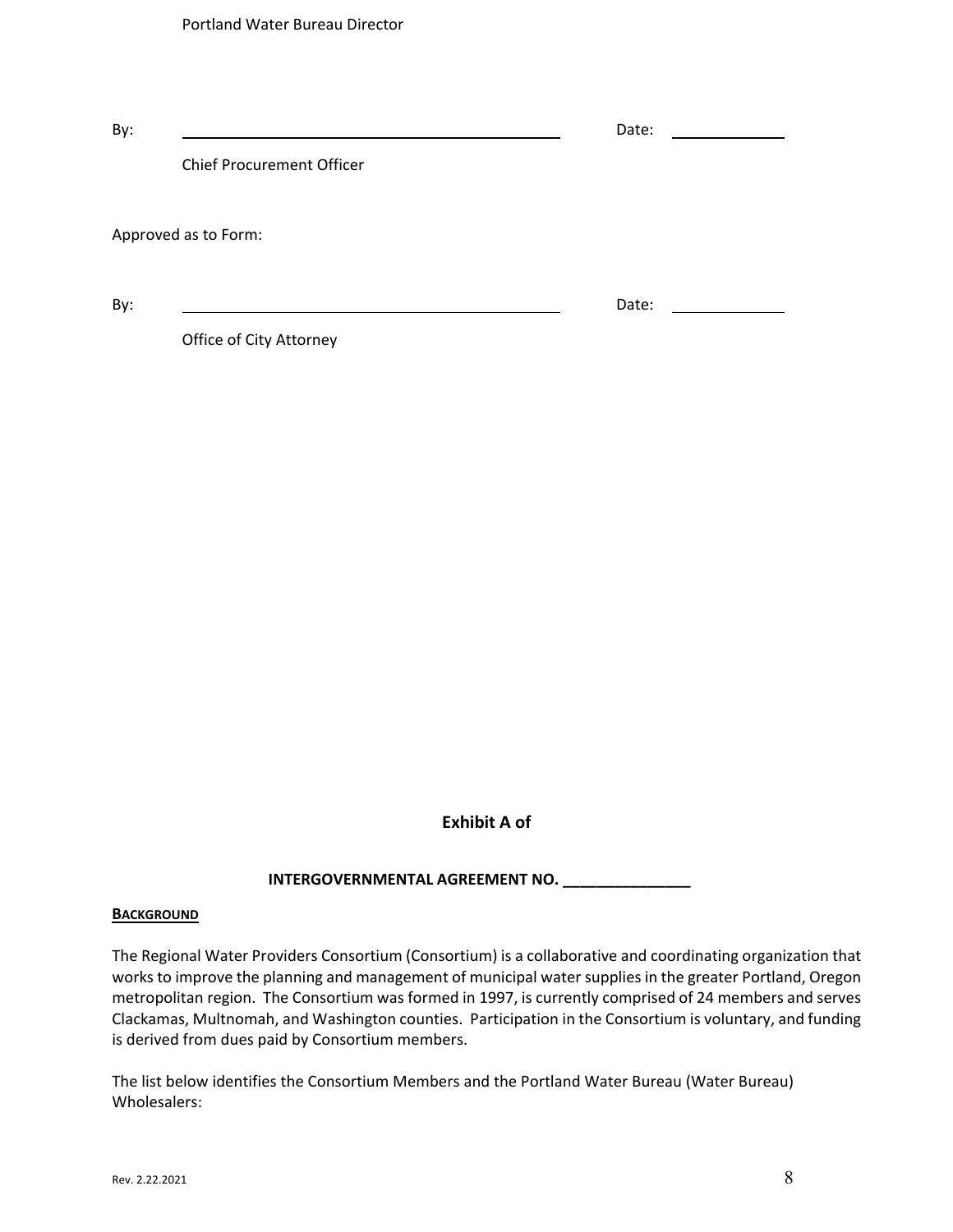| <b>CONSORTIUM MEMBERS</b>             | <b>Water Bureau WHOLESALERS</b>  |  |  |  |
|---------------------------------------|----------------------------------|--|--|--|
|                                       | <b>CITIES</b>                    |  |  |  |
| <b>Beaverton</b>                      | <b>Burlington Water District</b> |  |  |  |
| Cornelius                             | <b>GNR Water Company</b>         |  |  |  |
| <b>Forest Grove</b>                   | Green Valley Water Co.           |  |  |  |
| Gladstone                             | Hideaway Hills Water Co.         |  |  |  |
| Gresham                               | Lake Grove Water District        |  |  |  |
| Hillsboro                             | Lorna Water Co.                  |  |  |  |
| Lake Oswego                           | <b>Lusted Water District</b>     |  |  |  |
| Milwaukie                             | Palatine Hill WD                 |  |  |  |
| Portland                              | Pleasant Home WD                 |  |  |  |
| Sandy                                 | Skyview Acres Water Co.          |  |  |  |
| Sherwood                              | Two Rivers Water Assn.           |  |  |  |
| <b>Tigard</b>                         | Valley View WD                   |  |  |  |
| Tualatin                              |                                  |  |  |  |
| Troutdale                             |                                  |  |  |  |
| Wilsonville                           |                                  |  |  |  |
| <b>DISTRICTS</b>                      |                                  |  |  |  |
| <b>Clackamas River Water</b>          |                                  |  |  |  |
| Oak Lodge Water District              |                                  |  |  |  |
| Raleigh Water District                |                                  |  |  |  |
| Rockwood PUD                          |                                  |  |  |  |
| South Fork Water Board (Oregon City)  |                                  |  |  |  |
| South Fork Water Board (West Linn)    |                                  |  |  |  |
| <b>Sunrise Water Authority</b>        |                                  |  |  |  |
| <b>Tualatin Valley Water District</b> |                                  |  |  |  |
| <b>West Slope Water District</b>      |                                  |  |  |  |

The City of Portland (City) Water Bureau has an Intergovernmental Agreement (Agreement) with the Consortium to provide administrative, staffing, and financial services to conduct the work of the Consortium. It is under this Agreement that the City provides staff to conduct the work of the Consortium, bills and receives the Consortium's dues, provides the accounting for these funds, and expends the funds under contracts.

PRC is an interdisciplinary public service, research, and training unit for population-related data and research for the state of Oregon. The PRC provides population data, information, and research analysis for Oregon and its communities and has access to the data and expertise to conduct this work. Water providers have an ongoing need for estimates and forecasts of total population, number of housing units, and households within their service areas. A complete set of estimates for all members of the Consortium and Water Bureau wholesalers has been prepared by PRC each year since 2014. In 2014 and in 2019, the study also included annual forecasts for each year for a 30-year horizon. In the City's Fiscal Year (FY) 2018-19 PRC utilized and compiled the data using updated service area boundaries.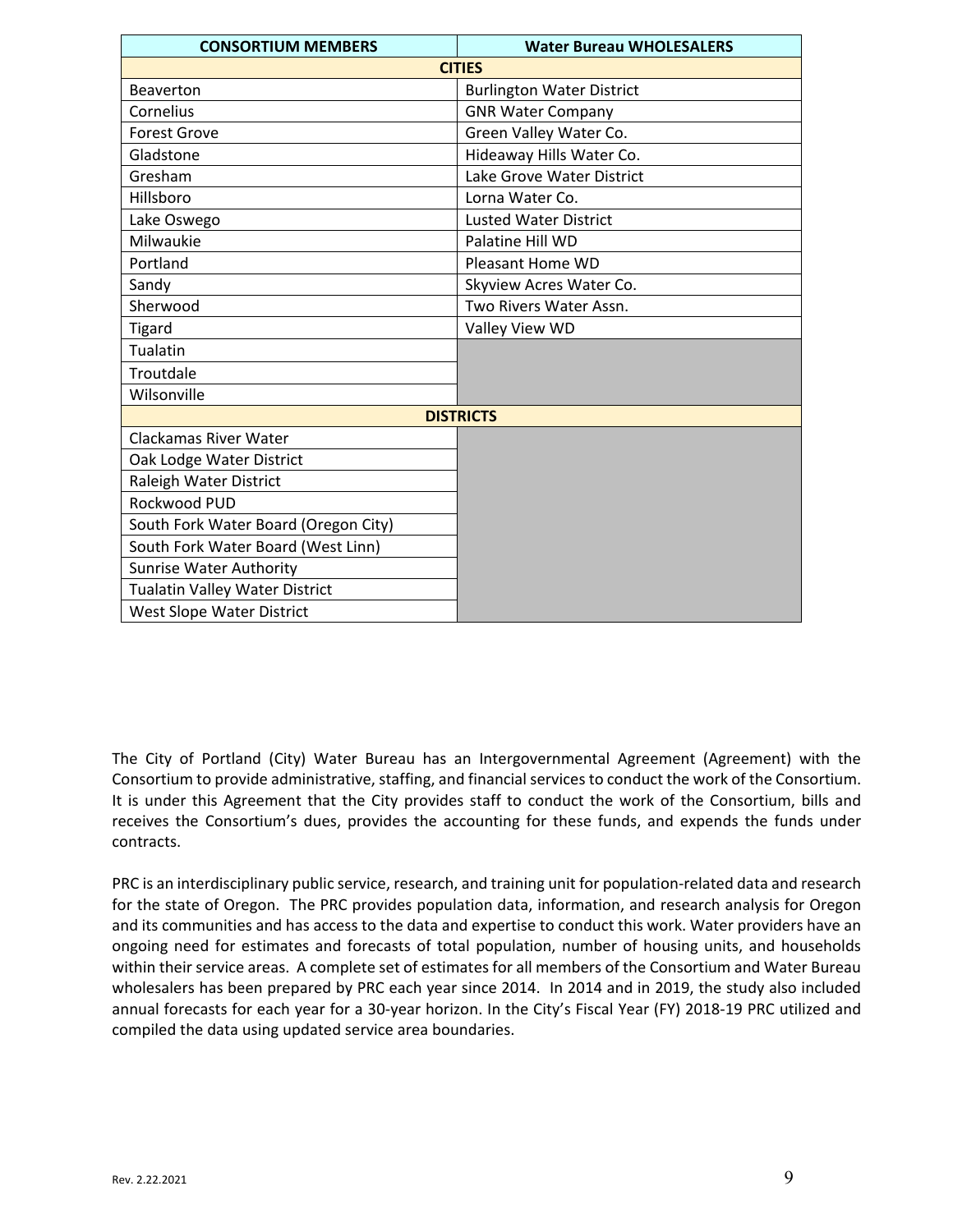#### **SCOPE OF WORK**

This scope of work specifies that forecasts and initial estimates for water providers using the updated boundaries shall begin in City FY 2021-22. Estimates shall be provided in annual increments. Uniformity in methods and schedule shall be an advantage for water providers working together in the Consortium in addition to the geographic specificity of estimates and forecasts for water providers. All of the water districts and many of the municipal providers have boundaries that do not conform to city or transportation analysis zone (TAZ) boundaries, which make their data needs unique. PRC shall work closely with the Consortium to ensure that updated 2021 service area boundaries are used; in addition, PRC's estimates and forecasts shall use data from detailed geographic areas including census blocks and tax lots.

The Consortium shall provide PRC with updated boundaries for individual water providers at the commencement of the Project. PRC shall prepare estimates annually beginning with 2021 estimates in City FY2021-22. This work will occur annually through City FY 2025-26. PRC shall also prepare forecasts in City FY 2022-23 for calendar year 2023 to calendar year 2060 utilizing new 2020 census data.

## **TASKS**

The tasks identified below shall be performed by PRC and support the Population, Housing Unit, and Household Estimates and Forecasts Project (Project). PRC shall provide updated estimates and long-range,38 year) forecasts, for Consortium members and Water Bureau wholesale customers as outlined above. PRC shall conduct the following tasks for the water service areas of each Consortium member as well as the twelve wholesale customers of the Water Bureau that are not Consortium members:

- a) Prepare historic and current population, housing unit, and household estimates for each year starting in City FY 2020-2021, to be completed in City FY 2021-22.
- b) Prepare population, housing unit, and household estimates for 2022, to be completed in City FY 2022-23.
- c) Prepare population, housing unit, and household forecasts for each calendar year from 2023 through 2060, to be completed in City FY 2022-23.
- d) Prepare population, housing unit, and household estimates for 2023, to be completed in City FY 2023-24.
- e) Prepare population, housing unit, and household estimates for 2024, to be completed in City FY 2024-25.
- f) Prepare population, housing unit, and household estimates for 2025, to be completed in City FY 2025-26.

## **DATA SOURCES**

Consortium members and the Water Bureau will provide PRC with the following:

- Geographic Information System (GIS) shapefiles containing most recent service area boundaries; and,
- Current counts of residential customers by service area.

PRC shall use the following information in order to complete the required services:

- GIS shapefiles and data from Metro's RLIS and county GIS departments.
- U.S. Census Bureau, TIGER/Line shapefiles.
- U.S. Census Bureau, 2020 Census.
- PRC, annual city, and county population estimates.
- Construction Monitor, Inc., residential building permits.
- City of Portland, residential building permits.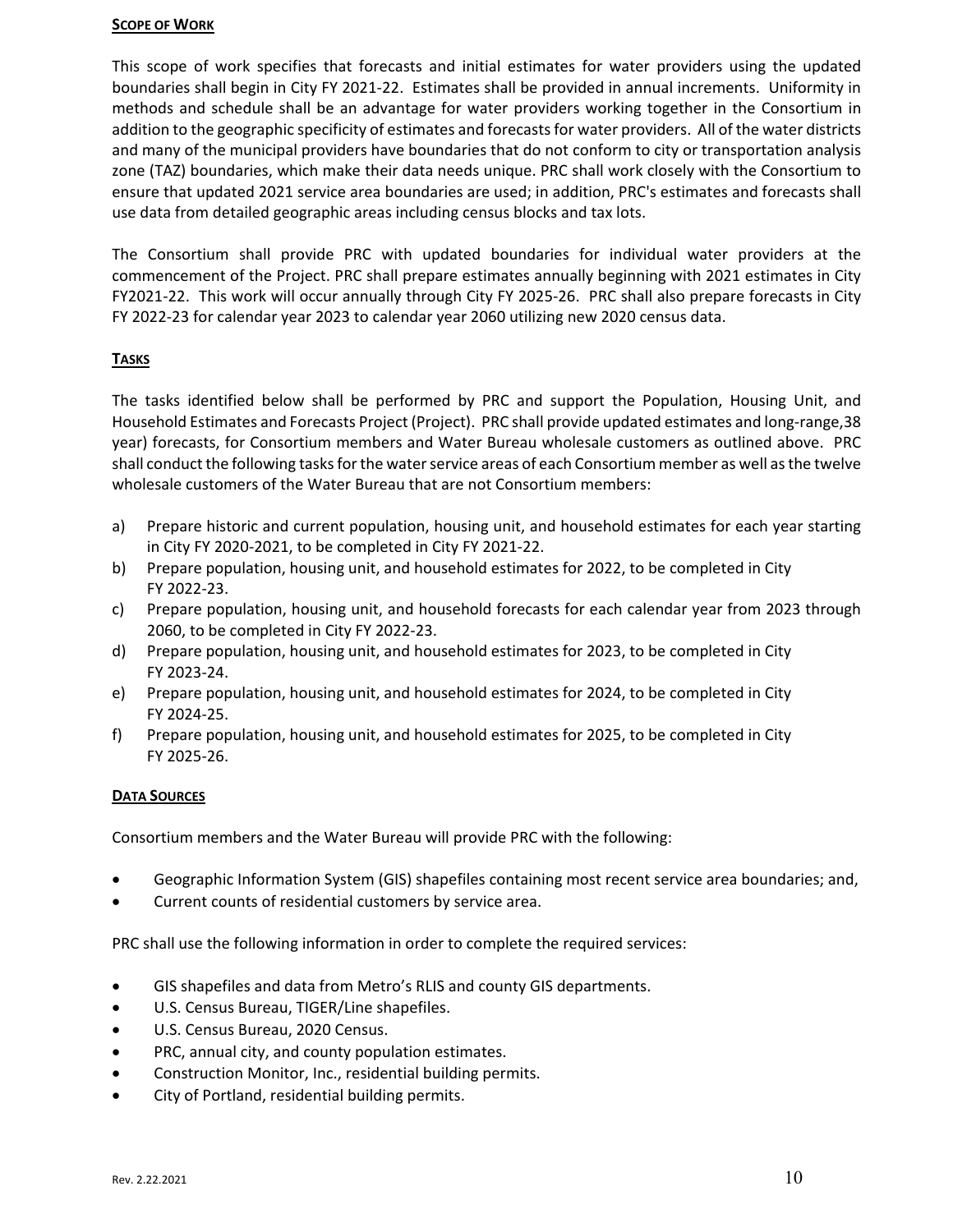- City of Portland, residential capacity based on buildable lands inventory.
- Metro, most recent transportation analysis zone (TAZ) household forecasts; and,
- Metro, residential capacity based on buildable land inventory.

## **DESCRIPTION OF METHODOLOGY**

PRC shall prepare baseline estimates for current service areas for the census year 2020, using block level census data, and where census blocks are split by service area boundaries, parcel data. Postcensal (2021 to most recent estimate year) estimates shall be consistent with the census year estimate, utilizing housing development data and county, city, and previous service area estimates prepared by PRC. A more detailed explanation of estimates methodology may be found in the report at [https://pdxscholar.library.pdx.edu/prc\\_pub/28/.](https://pdxscholar.library.pdx.edu/prc_pub/28/)

Forecasts shall be prepared for each calendar year from 2022 to 2060, using a Housing Unit Method that models changes in housing stock, housing vacancy rates, and average household sizes. Census 2020 block level data, PRC's estimates described above, and Metro's TAZ forecasts and buildable land inventory shall be important inputs in these models. A more detailed explanation of forecasts methodology may be found in the report at [https://pdxscholar.library.pdx.edu/prc\\_pub/29/.](https://pdxscholar.library.pdx.edu/prc_pub/29/)

## **TIMELINE AND PRODUCTS**

This Agreement shall commence July 1, 2021 and terminate in five (5) years. Updated water system boundaries will be provided to the PRC by December 2021 in the form of ESRI® GIS shapefiles. This and any other GIS products provided to PRC will be in State Plane/North Zone projection, NAD83/91 datum, and distance units=U.S. survey feet.

By the end of April 2022, PRC shall provide the Water Bureau and Consortium current and historic population, housing unit, and household estimates in Excel spreadsheets and a report describing the methodology for producing the estimates.

In subsequent years, updated estimates shall be produced each year on a schedule agreed upon by the Water Bureau and PRC, with work typically conducted following the February release of Metro's RLIS GIS data.

By the end of June 2023, PRC shall provide the Water Bureau and Consortium population, housing unit, and household forecasts in Excel spreadsheets and a report describing the methodology for producing the forecasts.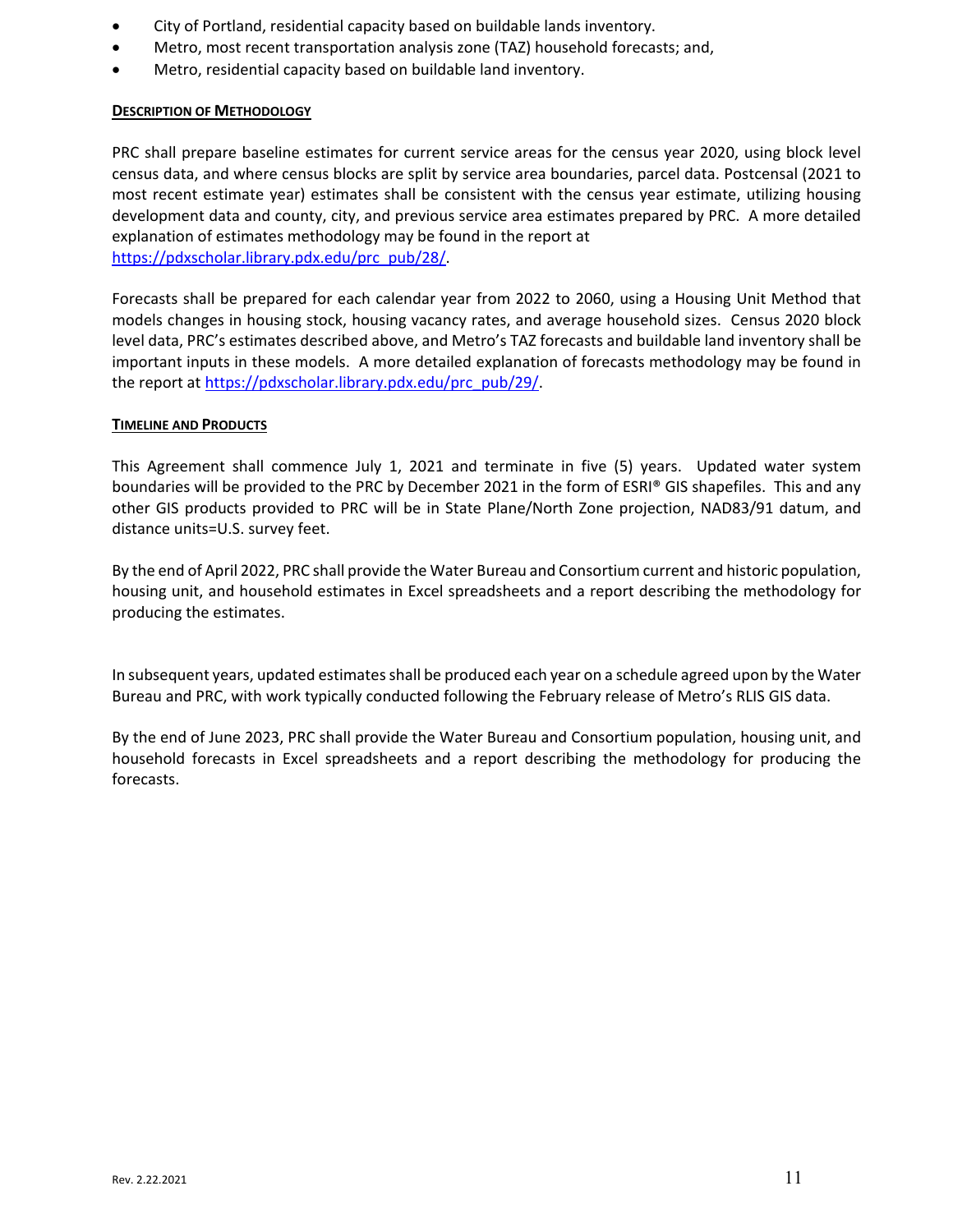## **Exhibit A1 COSTS/BUDGET FOR SERVICES**

| <b>City Fiscal</b><br>Year | <b>Tasks</b>                                                                                                                                                                                              | <b>Total Costs</b> |  |  |  |
|----------------------------|-----------------------------------------------------------------------------------------------------------------------------------------------------------------------------------------------------------|--------------------|--|--|--|
| FY 2021-22                 | Compile data for updated service area boundaries; prepare 2021<br>estimates for Consortium members.                                                                                                       | \$17,706           |  |  |  |
|                            | Prepare 2021 estimates for Water Bureau Wholesalers.                                                                                                                                                      |                    |  |  |  |
|                            | Prepare 2021 estimates by structure type for Water Bureau service area.                                                                                                                                   | \$889              |  |  |  |
| FY 2022-23                 | Prepare 2022 estimates and 2023-2060 forecasts for Consortium<br>members.                                                                                                                                 |                    |  |  |  |
|                            | Prepare 2022 estimates and 2023-2060 forecasts for Water Bureau<br>Wholesalers.                                                                                                                           | \$2,146            |  |  |  |
|                            | Prepare 2022 estimates and 2023-2060 forecasts by structure type for<br>Water Bureau service area.                                                                                                        | \$1,839            |  |  |  |
|                            | Prepare 2022 population, housing unit and household estimates and<br>2023-2060 forecasts by structure type, and 2022 wage and salary<br>employment estimates for up to 15 Water Bureau subareas as needed | \$3,066            |  |  |  |
| FY 2023-24                 | Prepare 2023 estimates for Consortium members.                                                                                                                                                            | \$9,897            |  |  |  |
|                            | Prepare 2023 estimates for Water Bureau Wholesalers.                                                                                                                                                      | \$952              |  |  |  |
|                            | Prepare 2023 estimates by structure type for Water Bureau service area.                                                                                                                                   | \$952              |  |  |  |
| FY 2024-25                 | Prepare 2024 estimates for Consortium members.                                                                                                                                                            | \$10,230           |  |  |  |
|                            | Prepare 2024 estimates for Water Bureau Wholesalers.                                                                                                                                                      | \$985              |  |  |  |
|                            | Prepare 2024 estimates by structure type for Water Bureau service area.                                                                                                                                   | \$985              |  |  |  |
| FY 2025-26                 | Prepare 2025 estimates for Consortium members.                                                                                                                                                            | \$10,575           |  |  |  |
|                            | Prepare 2025 estimates for Water Bureau Wholesalers.                                                                                                                                                      | \$1,020            |  |  |  |
|                            | Prepare 2025 estimates by structure type for Water Bureau service area.                                                                                                                                   | \$1,020            |  |  |  |
|                            | Contingency: Additional requests related to the estimates and forecasts<br>- must be pre-approved by Water Bureau Project Manager.                                                                        | \$7,464            |  |  |  |
|                            | <b>Total</b>                                                                                                                                                                                              | \$90,000           |  |  |  |

**COSTS FOR POTENTIAL ADDITIONAL REQUESTS**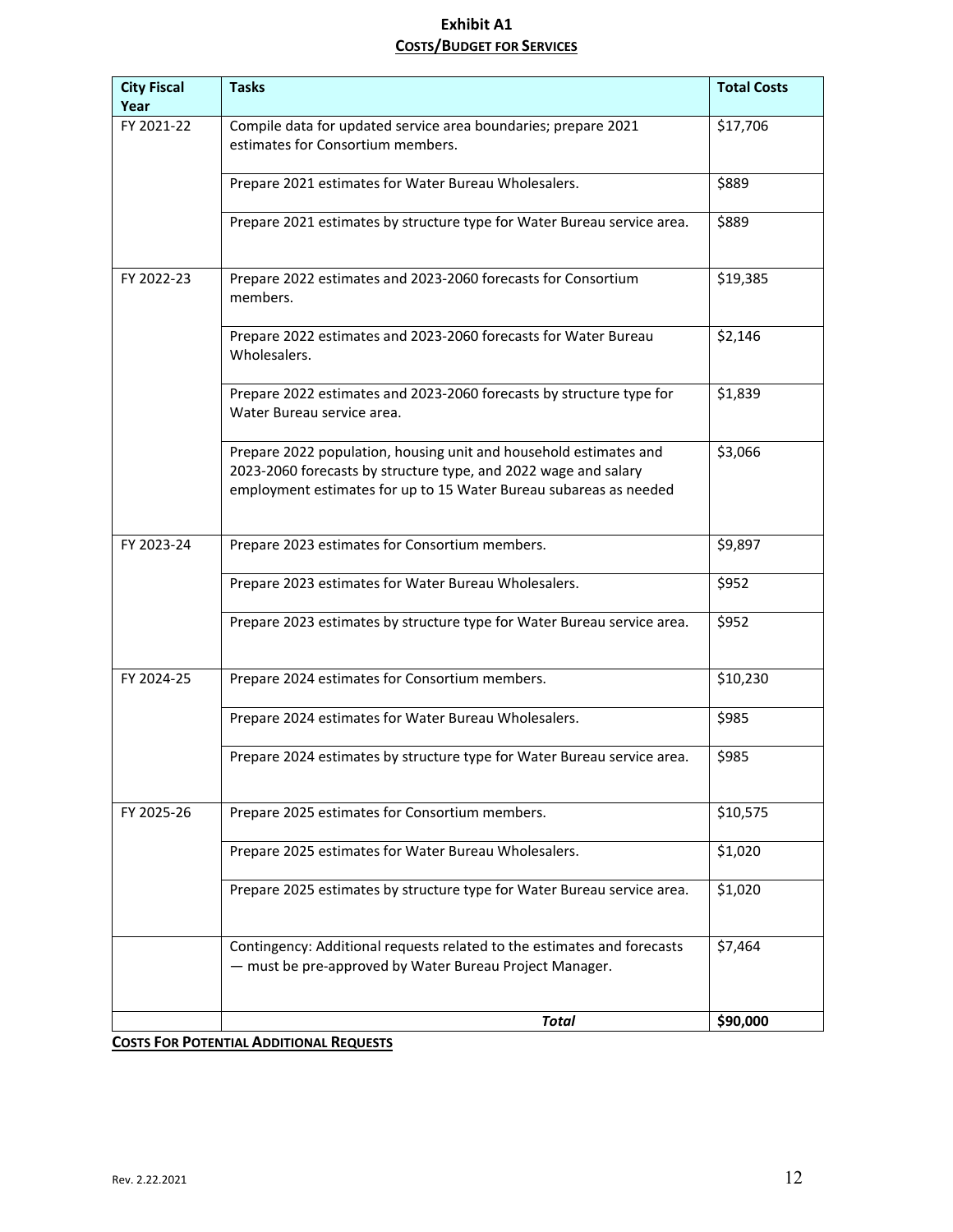Should the Consortium add new members, they will be incorporated into the study during the next estimate and forecast cycle. New members shall incur an additional \$850 in costs in the year in which they are added. GIS shapefiles containing service area boundaries must be submitted to PRC at the time of the request.

Some Consortium members may request estimates and forecasts described in Tasks A trough F for more than one (1) service area, such as sub-areas or a planned future service area. If this additional work is requested, the requesting water provider will be invoiced directly by PRC. There will be a cost of \$850 per area for estimates and \$850 per area for forecasts. GIS shapefiles containing area boundaries must be submitted to PRC at the time of the request.

Some Consortium members may request estimates and forecasts by structure type (single family, multiple family, and other housing units). If this additional work is requested, the requesting water provider will be invoiced directly. There will be a cost of \$850 per area for estimates and \$850 per area for forecasts.

## **CITY FISCAL YEAR 2022-23 TO FISCAL YEAR 2025-26**

The work plans and associated costs for City FY 2022-23 to FY 2025-26 may change due to the needs of the project. These additional tasks and their specific cost and timelines shall be identified by the Water Bureau Project Manager prior to the start of each of the above stated Fiscal Years in which they are to be completed. Any changes to this Agreement regarding work plans or cost must be completed via an Amendment signed by the Water Bureau's authorized signature authority and PRC's authorized agent.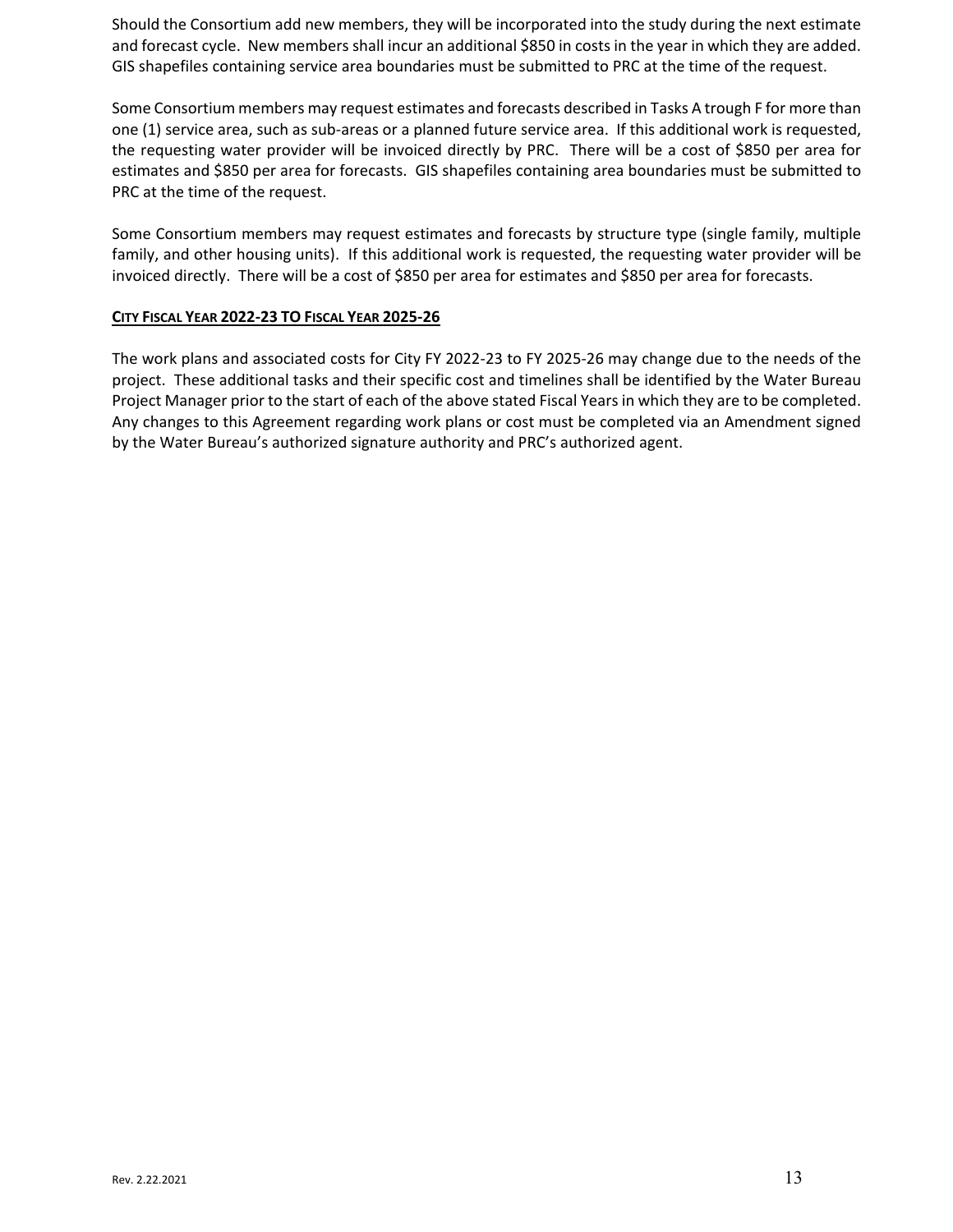# **IMPACT STATEMENT**

| <b>Legislation title:</b>              | Authorize Intergovernmental Agreement with Portland State University<br>in the amount of \$90,000 to prepare population, housing unit, and<br>household estimates and forecasts (Ordinance) |
|----------------------------------------|---------------------------------------------------------------------------------------------------------------------------------------------------------------------------------------------|
| <b>Contact name:</b><br>Contact phone: | Rebecca Geisen, Intergovernmental Coordination Group Manager<br>(503) 823-7493                                                                                                              |
| <b>Presenter name:</b>                 | <b>Edward Campbell, Manager III</b><br>Rebecca Geisen, Intergovernmental Coordination Group Manager                                                                                         |

# **Purpose of proposed legislation and background information:**

The Regional Water Providers Consortium (Consortium) serves as a collaborative and coordinating organization to improve the planning and management of municipal water supplies in the region. The City of Portland is a member of the Consortium, and provides staffing services, as well as administers the funds of the Consortium through Intergovernmental Agreement (IGA) Number 50880.

The Consortium and Portland Water Bureau have an on-going need for estimates and forecasts of total population and number of housing units and households within their service areas. The data helps calculate future water demand and measures per capita demand. The data is also used in the preparation of water master plans, water management and conservation plans, and related plans. Allowing all the water provider estimates and forecasts to be completed at the same time, with the same data and methodology enables water providers to have more consistent and accurate information while achieving economies of scale.

The Portland Water Bureau, on behalf of the Consortium, obtained the estimates and forecasts through previous agreements with Portland State University and its Population Research Center (PSU). The proposed legislation will authorize the Portland Water Bureau to enter into a new IGA that allows the partnership with PSU to continue in order to assist the Portland Water Bureau and Consortium in determining future water demand and help measure per capita demand. The work provided through this IGA does not change City policy.

# **Financial and budgetary impacts:**

The work under this IGA is primarily funded by the Consortium with a smaller portion paid by the Portland Water Bureau for specific data related to its wholesale customers and housing structure type.

The total amount of the IGA is \$90,000. Funding in the amount of \$19,484 is available in the Fiscal Year (FY) 2021-22 Budget. Funds of \$70,516 will be requested in FY 2022-23 through FY 2025-26 Budgets.

There is no change in staffing with the proposed legislation.